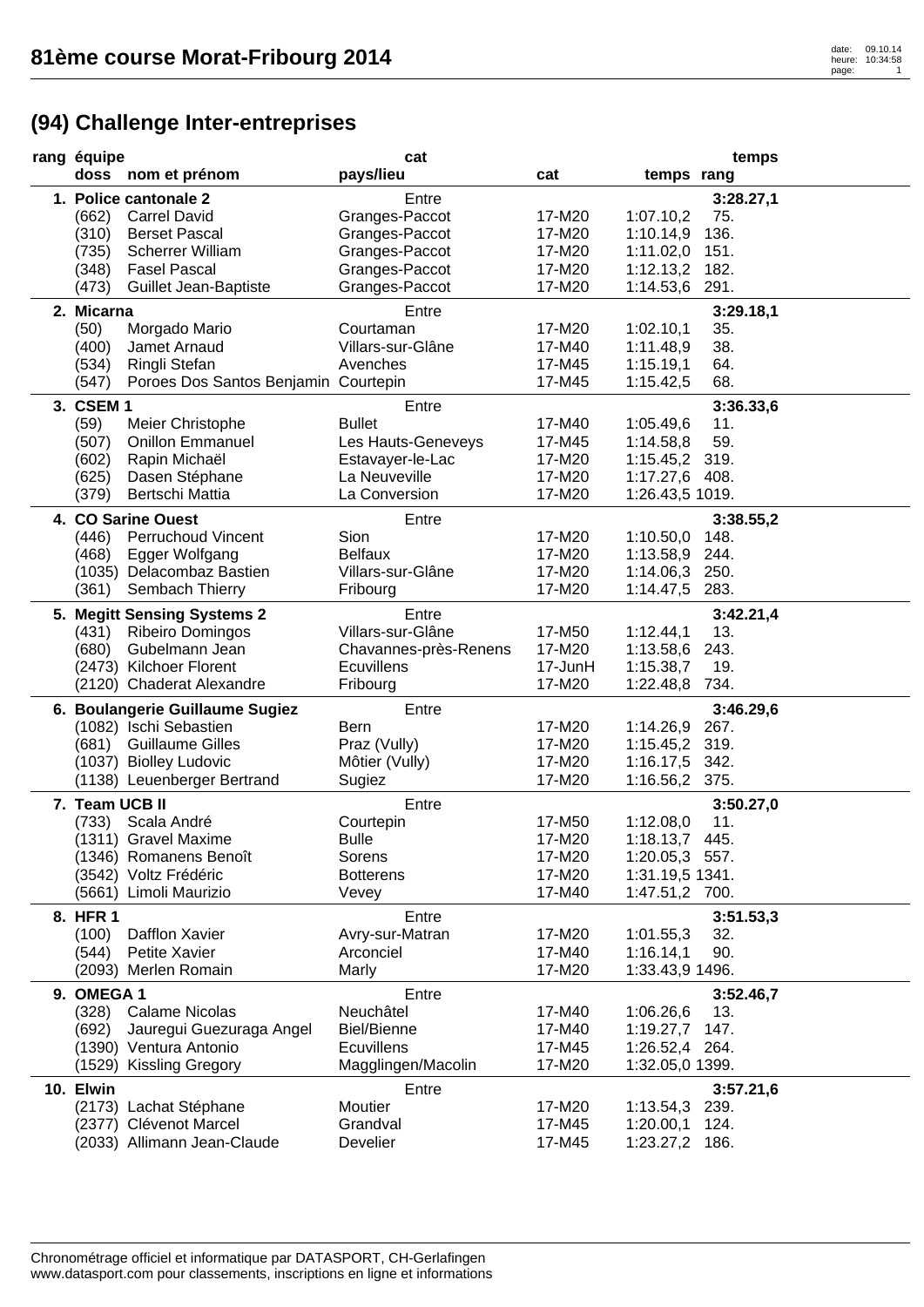| rang équipe                                          | cat                              |                  | temps                            |
|------------------------------------------------------|----------------------------------|------------------|----------------------------------|
| doss nom et prénom                                   | pays/lieu                        | cat              | temps rang                       |
| 11. Swisscom Move 1                                  | Entre                            |                  | 3:59.20,0                        |
| (429) Golliard Thierry                               | Prez-vers-Noréaz                 | 17-M45           | 1:14.17,5<br>50.                 |
| (1059) Clément Mathieu                               | Villars-sur-Glâne                | 17-M20           | 1:15.47,1<br>325.                |
| (2493) Carrel Fernand                                | Rechthalten                      | 17-M50           | 1:29.15,4 216.                   |
| (6730) Suter Lucas                                   | Allschwil                        | 17-M55           | 1:33.30,1<br>153.                |
|                                                      |                                  |                  |                                  |
| 12. Police cantonale 3                               | Entre                            | 17-M20           | 4:00.25,9                        |
| (1564) Pharisa Sébastien<br>(1476) Delacombaz Noé    | Granges-Paccot<br>Granges-Paccot | 17-M20           | 1:17.25,5 405.<br>1:20.28,2 579. |
| (650) Beyeler Andreas                                | Granges-Paccot                   | 17-M20           | 1:22.32,2 711.                   |
| (1600) Thalmann Dominik                              | Granges-Paccot                   | 17-M20           | 1:25.11,6 903.                   |
|                                                      |                                  |                  |                                  |
| 13. Police cantonale 1                               | Entre                            |                  | 4:01.55,7                        |
| (1201) Krattinger David                              | Granges-Paccot                   | 17-M20           | 1:14.40,5 276.                   |
| (1512) Herren Andy                                   | Granges-Paccot                   | 17-M20           | 1:20.38,9 590.                   |
| (2753) Schwartz Francis                              | Granges-Paccot                   | 17-M50           | 1:26.36,3 161.                   |
| (3481) Beaud Jérôme                                  | Granges-Paccot                   | 17-M20           | 1:30.16,5 1273.                  |
| (6302) Banderet Nicolas                              | Granges-Paccot                   | 17-M20           | 1:42.26,8 1925.                  |
| 14. HFR 3                                            | Entre                            |                  | 4:03.44,9                        |
| (7507) Staudenmann Dominic                           | Bern                             | 17-M20           | 1:12.57,7<br>201.                |
| (3949) Zutter Kevin                                  | Daillens                         | 17-M20           | 588.<br>1:20.37,1                |
| (3169) Butty Marie-Jeanne                            | Matran                           | 17-W50           | 1:30.10,1<br>24.                 |
| (3245) Jordan Martine                                | Corminboeuf                      | 17-W45           | 48.<br>1:31.06,9                 |
| 15. TC-KG The Running Men/Women I                    | Entre                            |                  | 4:04.28,6                        |
| Da Silva Luis<br>(598)                               | Fribourg                         | 17-M20           | 1:19.35,5 524.                   |
| (785)<br>Jodry David                                 | Givisiez                         | 17-M45           | 1:21.13,1<br>136.                |
| (2373) Angéloz Henri                                 | Fribourg                         | 17-M50           | 1:23.40,0<br>106.                |
| 16. HFR 2                                            | Entre                            |                  | 4:04.29,7                        |
| (1049) Baechler Joël                                 | Avry-sur-Matran                  | 17-M20           | 1:20.24,7<br>577.                |
| Page Basile<br>(462)                                 | Fribourg                         | 17-M20           | 1:21.47,5 668.                   |
| (1252) Sciquot Jerome                                | Arconciel                        | 17-M20           | 1:22.17,5 694.                   |
| (4135) Civilla Mattia                                | <b>Belfaux</b>                   | 17-M20           | 1:30.54,5 1313.                  |
| 17. Team UCB I                                       | Entre                            |                  | 4:09.23,2                        |
| (570) Waeber Christophe                              | St-Légier                        | 17-M40           | 1:17.24,3<br>115.                |
| (3662) Brindeau Jérôme                               | F-Annecy                         | 17-M20           | 1:20.44,1<br>596.                |
| (3236) Scherly Patrice                               | Noréaz                           | 17-M45           | 1:31.14,8<br>373.                |
| (3495) Overney Azucena                               | Vuadens                          | 17-W40           | 1:32.30,1<br>68.                 |
| (6362) Calvino Justo                                 | Givisiez                         | 17-M20           | 1:38.24,9 1755.                  |
| 18. Cartier                                          | Entre                            |                  | 4:16.16,4                        |
| (3030) Dalat Michaël                                 | <b>Biel/Bienne</b>               | 17-M20           | 1:22.07,8 680.                   |
| <b>Schouller Patrick</b><br>(515)                    | Develier                         | 17-M50           | 1:23.46,8 110.                   |
| (4873) De Lambert Boris                              | Neuchâtel                        | 17-M20           | 1:30.21,8 1282.                  |
| (2843) Bouillaud Jérôme                              | F-Montbeliard                    | 17-M40           | 1:36.53,3 558.                   |
| (7434) Wisler Gilles                                 | Delémont                         | 17-M40           | 1:49.06,2 710.                   |
| 19. Ville de Fribourg 2                              | Entre                            |                  | 4:16.29,3                        |
| (2250) Bächler David                                 | Fribourg                         | 17-M20           | 1:19.20,7<br>505.                |
| (3033) Traba-Martinez Fatima                         | Fribourg                         | 17-W45           | 16.<br>1:23.48,0                 |
| (4216) Monney Michel                                 | Corpataux-Magnedens              | 17-M40           | 1:33.20,6 475.                   |
| (5646) Jungo Sébastien                               | Villars-sur-Glâne                | 17-M40           | 1:40.34,7 614.                   |
| (8093) Fragnière Philippe                            | Givisiez                         | 17-M20           | 1:48.04,3 2064.                  |
|                                                      |                                  |                  |                                  |
| 20. Ulysse Nardin                                    | Entre<br>Neuchâtel               |                  | 4:16.30,3                        |
| (695)<br>Junker Christophe<br>(743)<br>Soguel Didier | Peseux                           | 17-M20<br>17-M20 | 1:18.26,5 456.                   |
|                                                      |                                  |                  | 1:28.58,0 1193.                  |
| (5671) Mehmeti Afrim                                 | Fleurier                         | 17-M40           | 1:29.05,8 368.                   |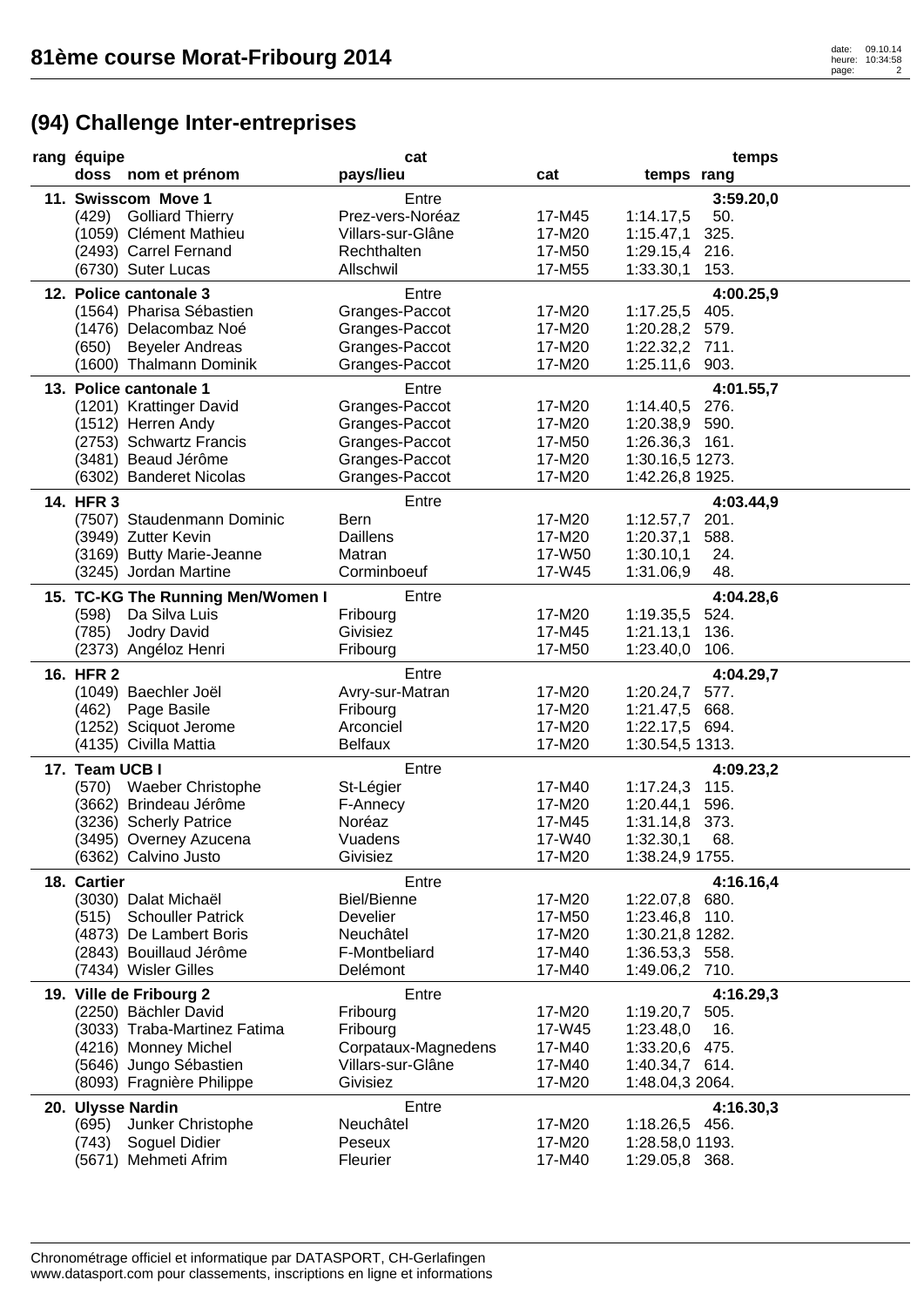| rang équipe                                                | cat                |        | temps                          |  |
|------------------------------------------------------------|--------------------|--------|--------------------------------|--|
| doss nom et prénom                                         | pays/lieu          | cat    | temps rang                     |  |
| 21. CSEM 2                                                 | Entre              |        | 4:16.59,2                      |  |
| (2468) Moser Aline                                         | La Chaux-de-Fonds  | 17-W45 | 1:24.07,3<br>17.               |  |
| (1477) Delgado Gonzalo Ricard                              | Neuchâtel          | 17-M20 | 1:25.21,3 919.                 |  |
| (3426) Fehlmann Muriel                                     | Cudrefin           | 17-W40 | 1:27.30,6<br>32.               |  |
| (2642) Franzi Edo                                          | Neuchâtel          | 17-M55 | 1:31.25,5 124.                 |  |
| (4673) Le Roux Morger Dominique                            | Neuchâtel          | 17-M50 | 1:33.05,6<br>295.              |  |
| 22. Team BCV 1                                             | Entre              |        | 4:20.07,8                      |  |
| (3684) Clerc Fabrice                                       | Dully              | 17-M45 | 1:24.16,9 207.                 |  |
| (3929) Velickovic Bogdan                                   | Epalinges          | 17-M50 | 1:24.35,8 129.                 |  |
| (3467) Vauthey Eric                                        | Préverenges        | 17-M45 | $1:31.15,1$ 374.               |  |
| (6606) Schnider Mehdi                                      | Lausanne           | 17-M20 | 1:39.54,4 1827.                |  |
|                                                            |                    |        |                                |  |
| 23. Debrunner Acifer                                       | Entre              |        | 4:20.31,0                      |  |
| (1591) Schöpfer Frank                                      | <b>Brünisried</b>  | 17-M20 | 1:18.39,9<br>466.              |  |
| (1395) Wittwer Erich                                       | <b>Brünisried</b>  | 17-M50 | 1:21.52,3<br>75.               |  |
| (3433) Aebischer Waldemar                                  | Düdingen           | 17-M50 | 1:39.58,8<br>406.              |  |
| (5746) Rotzetter Marco                                     | Giffers            | 17-M40 | 1:44.40,4 668.                 |  |
| 24. CHA / SGC                                              | Entre              |        | 4:23.28,8                      |  |
| (1306) Valloton Marc                                       | La Tour-de-Trême   | 17-M20 | 1:22.21,4 699.                 |  |
| (4763) Schmid Reto                                         | Düdingen           | 17-M40 | 1:29.30,4 379.                 |  |
| (4076) Morier-Genoud Benoît                                | Fribourg           | 17-M20 | 1:31.37,0 1367.                |  |
| (4342) De Groof Isabelle                                   | Granges-Paccot     | 17-W40 | 1:34.43,6<br>92.               |  |
| 25. Meggit Sensing systems 3                               | Entre              |        | 4:25.05,5                      |  |
| (4033) Chapatte Jean-Luc                                   | Neyruz FR          | 17-M20 | 1:26.05,7 974.                 |  |
| (3313) Huerkamp Helge                                      | Corseaux           | 17-M40 | 300.<br>1:26.09,1              |  |
| (4205) Maillard Corinne                                    | Onnens FR          | 17-W45 | 1:32.50,7<br>56.               |  |
| (4203) Chapatte Doris                                      | Neyruz FR          | 17-W20 | 1:36.06,6 206.                 |  |
| 26. Immo PPE                                               | Entre              |        | 4:26.51,4                      |  |
| (3670) Calmelet David-Eric                                 | <b>Cressier NE</b> | 17-M40 | 1:25.21,2 269.                 |  |
| (3780) Joubert Alain                                       | <b>Cressier NE</b> | 17-M45 | 1:27.59,1 296.                 |  |
| (3378) Krebs Steve                                         | <b>Cressier NE</b> | 17-M20 | 1:33.31,1 1477.                |  |
|                                                            | Entre              |        |                                |  |
| 27. Meggit Sensing Systems 1<br>(2112) Rutscho Jean-Daniel | Riaz               | 17-M45 | 4:30.09,3<br>1:21.25,1<br>138. |  |
| (4066) Souchon Olivier                                     | Fribourg           | 17-M40 | 1:26.56,7 312.                 |  |
| (5513) Boyer Chardonnens Chantal                           | Onnens FR          | 17-W50 | 77.<br>1:41.47,5               |  |
| (3420) Schwaller Sonya                                     | Giffers            | 17-W35 | 172.<br>1:45.35,5              |  |
| (4613) Girard David                                        | Villars-sur-Glâne  | 17-M40 | 1:46.08,1 685.                 |  |
|                                                            |                    |        |                                |  |
| 28. Ville de Fribourg 1                                    | Entre              |        | 4:32.02,0                      |  |
| (3041) Gisler Pierre                                       | Givisiez           | 17-M55 | 1:25.26,9<br>63.               |  |
| (5631) Grossrieder Alain                                   | Senèdes            | 17-M40 | 1:32.10,6<br>446.              |  |
| (1334) Barras Pascal                                       | <b>Belfaux</b>     | 17-M45 | 1:34.24,5 447.                 |  |
| (7369) Morel Valentine                                     | Ponthaux           | 17-W20 | 1:36.28,7 214.                 |  |
| (8547) Huber-Gieseke Tina                                  | Vessy              | 17-W45 | 2:08.58,2 272.                 |  |
| 29. Swisscom Move 2                                        | Entre              |        | 4:33.48,7                      |  |
| (3549) Egger Sébastien                                     | Villars-sur-Glâne  | 17-M20 | 1:29.30,9 1223.                |  |
| (4225) Mauron Alain                                        | Fribourg           | 17-M45 | 1:30.08,0 351.                 |  |
| (4199) Sprenger Boris                                      | <b>Broc</b>        | 17-M20 | 1:34.09,8 1522.                |  |
| (5720) Python Julien                                       | Grandvillard       | 17-M20 | 1:44.00,2 1979.                |  |
| (3863) Raemy David                                         | Savièse            | 17-M40 | 1:48.09,9 704.                 |  |
| 30. Team BCV 5                                             | Entre              |        | 4:36.53,7                      |  |
| (1509) Haymoz Magaly                                       | Riaz               | 17-W35 | 1:23.58,6<br>25.               |  |
| (4130) Aubert Gras Micheline                               | L'Isle             | 17-W40 | 1:33.30,5<br>77.               |  |
| (4281) Renaud Anita                                        | Ecublens VD        | 17-W35 | 1:39.24,6<br>129.              |  |
| (3612) Saugy Patrick                                       | Bercher            | 17-M50 | 1:56.07,4 540.                 |  |